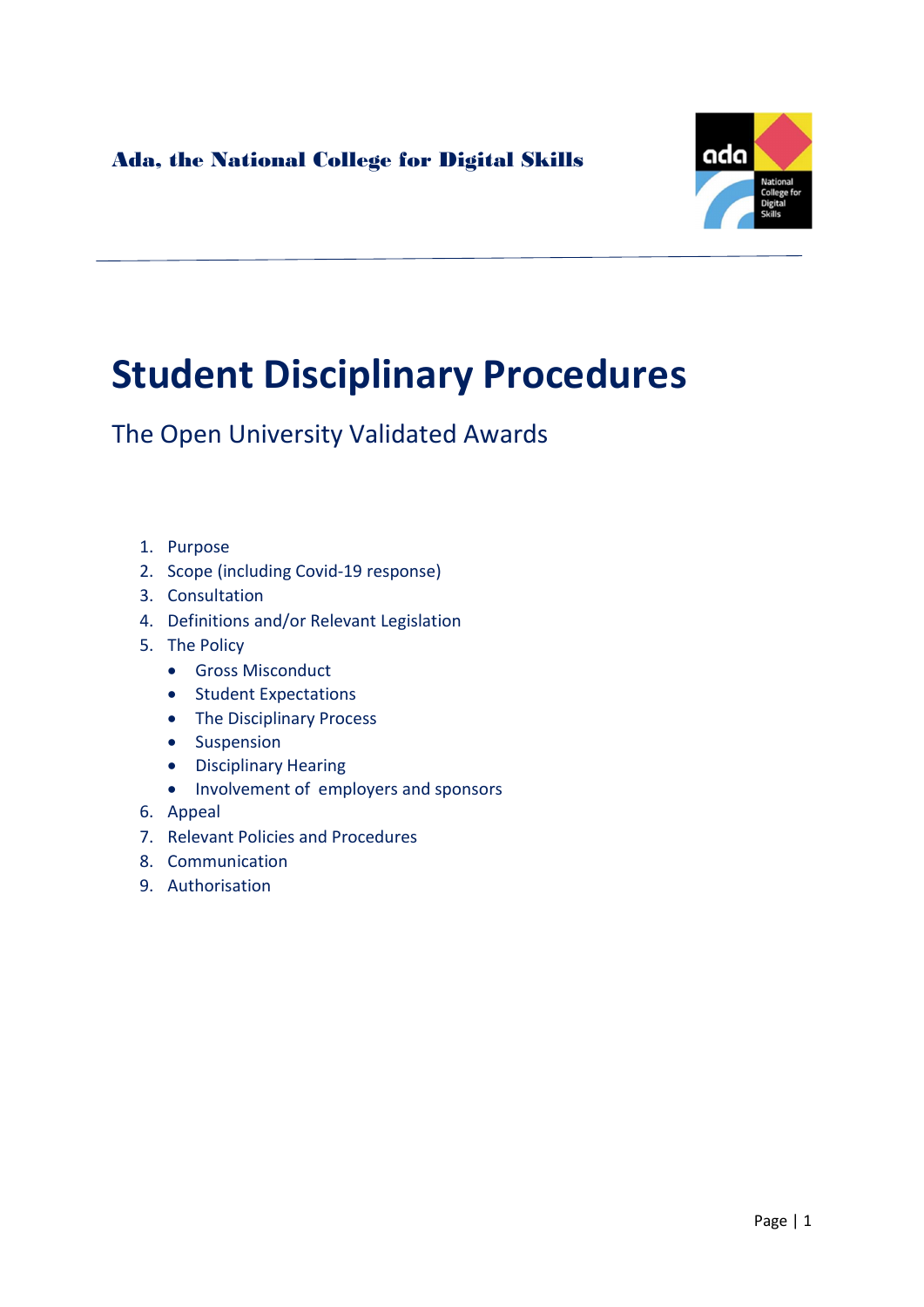# 1. Purpose

The purpose of this policy is to ensure that Ada provides a positive learning environment to support the learning process and to promote acceptable conduct at all times. It reinforces the expectations of behaviour for all students/apprentices to ensure they can engage in learning and are able to have an enjoyable, safe and successful time while learning. The expectation is that all students/apprentices take responsibility for their learning and work hard to achieve their learning goals. All staff, students and apprentices have a responsibility to promote and maintain this supportive and respectful culture.

This policy seeks to ensure that student/apprentice discipline is maintained in a manner that promotes fair and equitable treatment of all and provides support to all members of staff.

This policy is written in line with the Ada's core values, safeguarding, health and safety, equality and diversity and data protection/general data protection requirements (GDPR) .

# 2. Scope (including Covid-19 response)

This policy applies to all enrolled students, including apprentices, and covers misconduct alleged to have occurred on College premises or behaviour which brings Ada into disrepute, including work related activity (workplace), college educational visits and extends to use of ICT, including e-safety issues.

 Judgements made in respect of students at the College will be entirely consistent with this policy. Responsibility for any ensuing disciplinary action will remain with the College.

Apprentices follow the disciplinary procedures, with the Colleges informing and liaising with the sponsoring employer as appropriate.

 Students who have additional needs can be particularly vulnerable to disciplinary action. Ada, as far as possible, should avoid excluding permanently any student with additional needs. Disciplinary sanctions should be considered very carefully and a student should not be disciplined for an incident which directly relates to their additional need. It is important to note under the Code of Practice 2014 that behaviour no longer exists as a category of need ,it is now replaced by social, emotional and mental health. The Colleges should engage proactively with agencies in supporting students with additional needs, emotional, social and mental health difficulties, including the relevant local authority.

 Finally, within the scope of this policy, are any changes or adaptations made in response to the Covid-19 pandemic. For example, it is expected that students and apprentices comply with all requirements around social distancing and infection control as provided by Health & Safety. Failure to do so would result in disciplinary action being taken.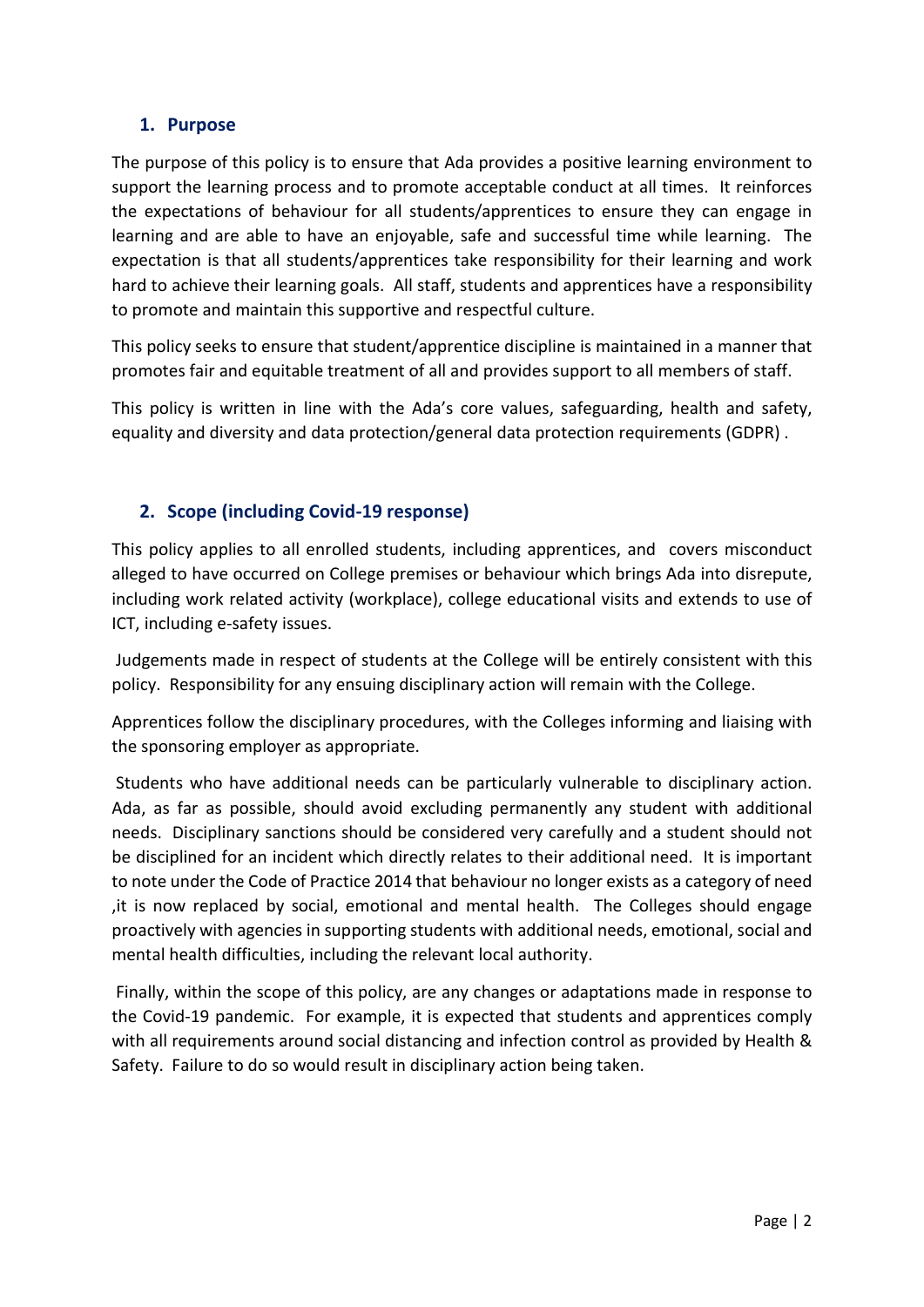# 3. Consultation

Team members in Apprenticeship Team, Student Support and curriculum teams.

# 4. Definitions and/or Relevant Legislation

Ada reserves the right, where circumstances dictate, to make variations to the procedural aspects of this policy. Ada may make such variations, subject to informing the student/apprentice concerned and subject always to considerations of fairness. It is noted that in response to Covid-19 expectations around safe practices may change quickly and must be adhered to.

# 5. The Policy

5.1 Ada will endeavour to ensure that the process is accessible and understandable to students/apprentices in line with its Equality and Diversity Policy. The formal disciplinary process will only be invoked when difficulties cannot be resolved through the informal stage of the process unless it is gross misconduct which warrants recourse to the formal stage of the procedure.

 Safeguarding issues are of paramount importance to Ada. The College operates within its Safeguarding Policy and maintains its absolute discretion to take disciplinary action against any student/apprentice whom they reasonably consider to be a threat to young people at either College. Ada will act in accordance with its Safeguarding policy and procedures and be bound by the outcomes of local authority safeguarding meetings. Consequently, Ada with the agreement of the Designated Safeguarding Lead (DSL) may act outside these procedures, in terms of suspensions and exclusion from the College.

 If the police are involved in any way in a matter which Ada considers to be a disciplinary offence, action may be taken against the student/apprentice under this procedure notwithstanding the fact that the police investigation or proceedings may not have been concluded, or that the student may have been found to be not guilty of the alleged criminal offence. Ada may decide to postpone any action in line with this policy pending the outcome of any police investigation.

 Minor cases of misconduct should be dealt with informally by any member of Ada staff and where appropriate reported to the Dean. All staff members have an individual and collective responsibility, in line with Ada values, to challenge any inappropriate or unacceptable language and behaviour. Support should also be offered, if appropriate, to address any areas of concern.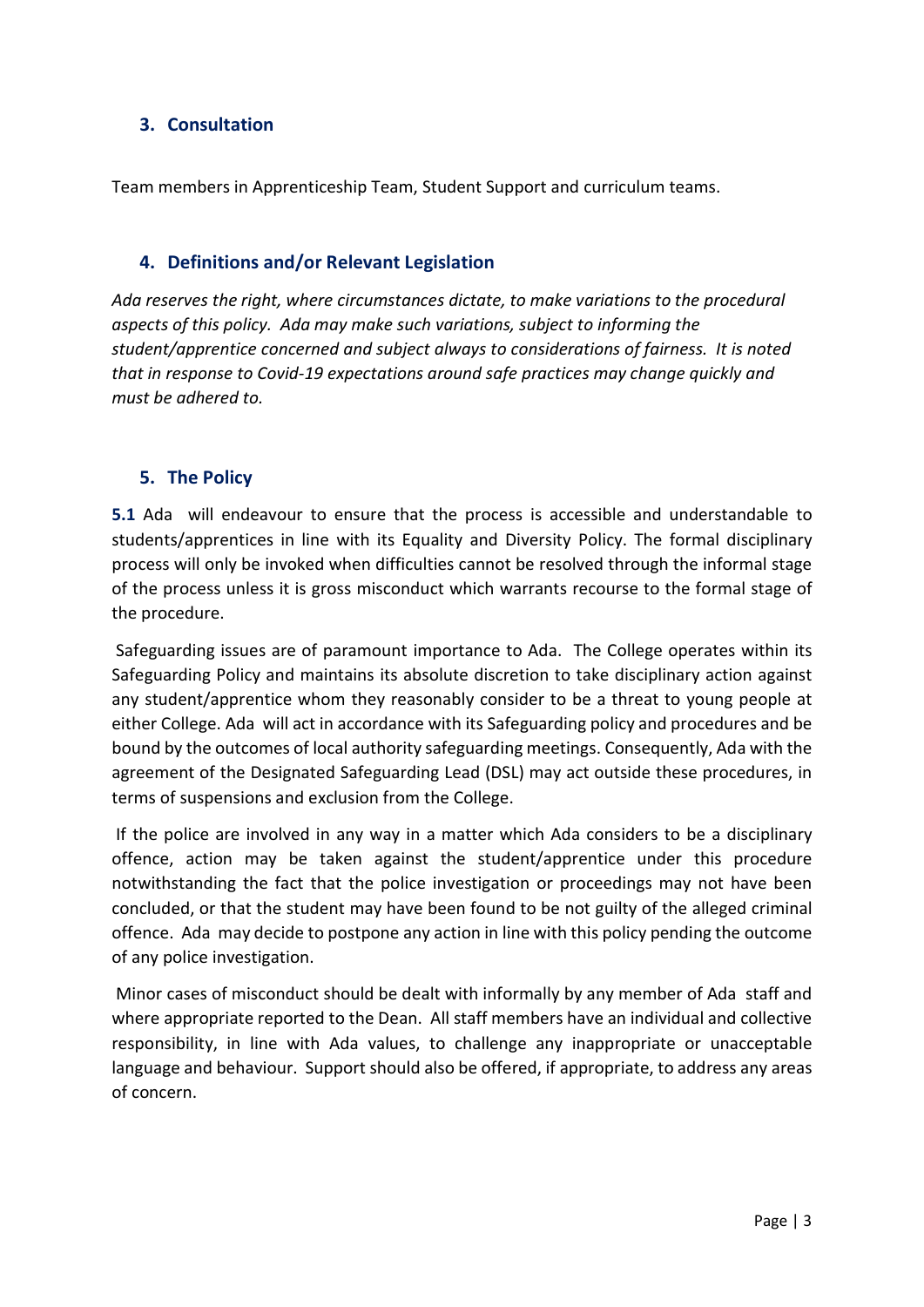5.2 Formal stages will only be instigated after all informal action has failed or there is a serious breach of Ada policy or gross misconduct.

The stages within this policy are as follows:

- o Informal Stage Verbal Warning
- o Formal Stage 1 First Written Warning
- o Formal Stage 2 Final Written Warning

## 5.3 Gross Misconduct

 If a student's/apprentice's behaviour is considered to be gross misconduct, either because of a specific incident or continued poor performance/ behaviour, they may be excluded from Ada for either a fixed term or indefinitely.

 Ada's duty of care and due regard for the health and safety of its students and staff underpins our definition of gross misconduct.

 For the purposes of this document the term 'gross misconduct' means behaviour that, intentionally or not, causes or could have caused significant harm to others, significant damage to property or significant harm to the reputation of the College and the possession of drugs, alcohol and illegal substances on College premises. Gross misconduct would usually result in an immediate recommendation that the student is permanently excluded. This would include serious assault upon other students or members of staff. In such instances a decision to exclude a student may be made without all stages of this disciplinary policy being followed. This will usually be when the health and safety of others is at risk. Exclusion from the College can be either fixed term or permanent. If fixed term, this would usually be for an academic year. In certain circumstances the College may decide to permanently exclude a student following an assessment of the potential risks posed.

 If a student/apprentice is asked to leave, their ID card and computer access should be disabled immediately. Should any unauthorised access to Ada premises occur in the future, action may be taken including notifying the student/apprentice of this.

#### 5.4 Student Expectations

 When students/apprentices enrol at Ada, they are agreeing that they accept the following expectations.

#### I Am Work Ready:

- o Demonstrate professionalism, always attend and be on time
- o Develop my employability & technical skills
- o Have high standards for myself and my learning environment

#### I Am Respectful:

o Behave respectfully & show kindness to others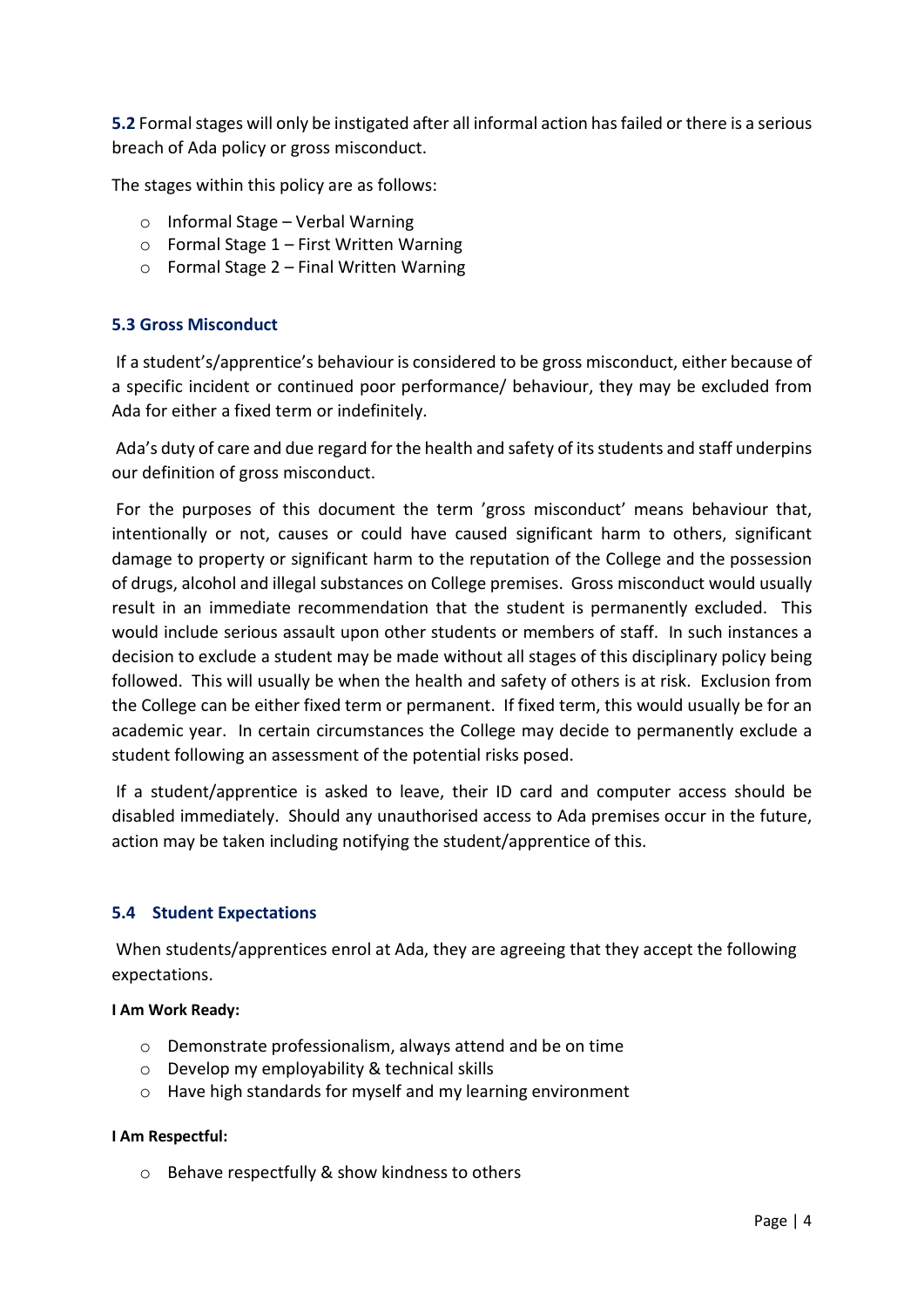- o Treating everyone equally
- o Demonstrate British values

#### I Am Safe & Healthy:

- o Safeguard myself & others by wearing a lanyard
- o Stay safe online & from the risks of radicalisation & extremism
- o Eating/drinking healthy & exercising

#### I Am Aspirational:

- o Gaining valuable work experience
- o Focus on self-development to fulfil my potential
- o Aspire for high grades

## 5.5 The Disciplinary Process

 Ada reserves the right to make changes to the staff involved at each stage due to specific circumstances or the availability of staff. If a meeting is chaired by someone other than as indicated, it will ordinarily be someone of equal or higher authority.

A student can enter the disciplinary process at any point, depending on the severity of the misconduct or failure to adhere to Ada's expectations.

#### Disciplinary Stages

#### Informal Stage

Minor lapses from acceptable standards of behaviour, these should be dealt with informally by staff as part of their general management of students/apprentices and the learning process via a verbal warning. Concerns can be issued by any member of staff and must be recorded in data@ada.ac.uk

#### Formal Stage 1 – First Written Warning

If the student/apprentice fails to achieve these targets, then a disciplinary meeting should be completed where clear targets should be set and monitored appropriately. Actions should be recorded in data@ada.ac.uk. This meeting is chaired by the Head of Degree Programmes.

The outcome of this meeting would be recorded as a Frist Written Warning, outlining clearly the improvements required and timescales.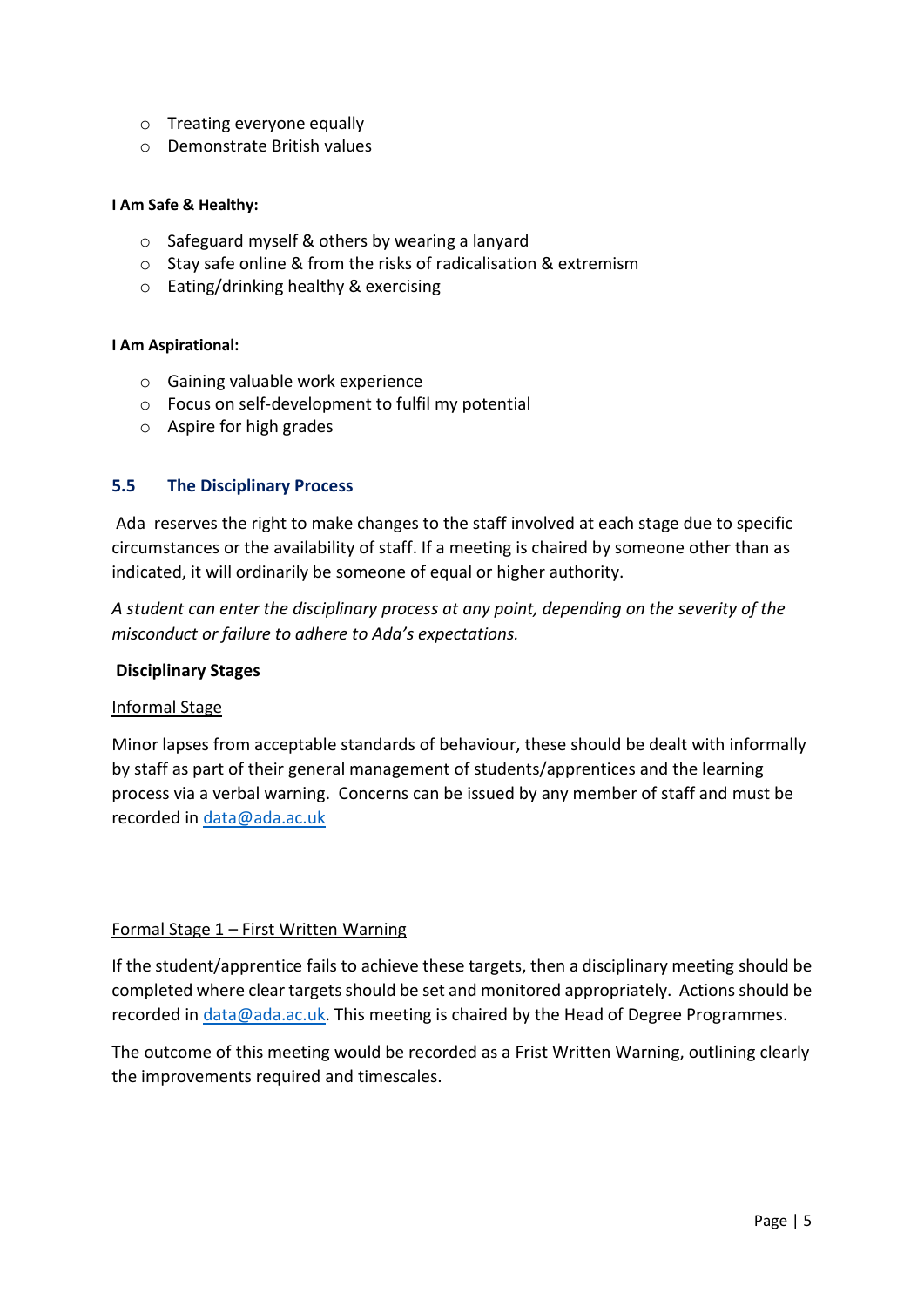## Formal Stage 2 – Final Written Warning

This is chaired by the Dean , with others involved as appropriate.

A Formal Disciplinary Hearing will be held where serious misconduct is in question, in its own right, or where it constitutes 'the final straw' and it could be judged to either warrant the issuing of a Final Written Warning or place in question the student's entitlement to remain at College.

The outcome of a Disciplinary Hearing may be:

- A First or Final Written Warning
- A period of Suspension
- A recommendation that the student voluntarily withdraws from the College with immediate effect
- A recommendation, and action, that the student be excluded from the College.

-

Written warnings, both first and final, will normally be understood to remain in force for the remainder of the academic year or for two terms, whichever is the longer period. However, the Director can extend this period by notifying the student if circumstances warrant it.

## 5.6 Suspension

 Suspension is not a disciplinary action and should not be confused with exclusion. In cases of possible gross misconduct, students/apprentices may be suspended until the disciplinary meeting is held.

 The decision to suspend is made by the Dean. Suspension is normally used for one of the following reasons

- i To provide a 'cooling off' period for students involved in an incident
- ii Where a student's/apprentice's continued attendance at the College presents a risk to others
- iii Where a student's/apprentice's continued attendance at the College is likely to hamper any investigation prior to a disciplinary meeting

If the student/apprentice is suspended, the Programme Leader will arrange for the student/apprentice to keep up with work as far as is possible.

 During the suspension period, students/apprentices must not be on college premises without the prior permission of the Dean who suspended them. Students' ID cards will be retained by the relevant Director conducting the suspension.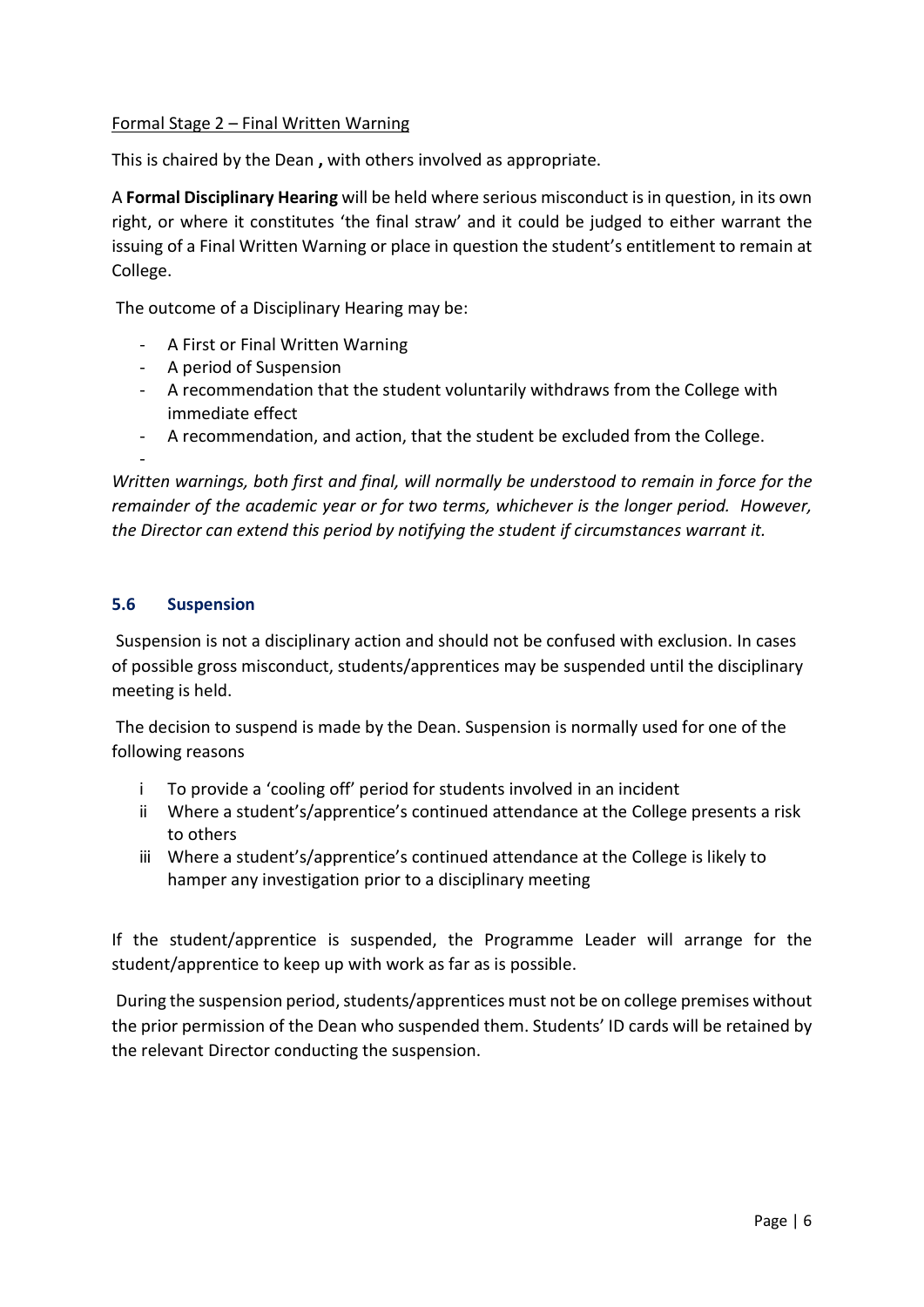## 5.7 Disciplinary Hearing

 Where possible the hearing will take place within 10 working days of the incident. Students/apprentices will be sent a copy of the information to be used at the Disciplinary Hearing as soon as possible, usually within 5 working days of the incident including:

- $\circ$  Confirmation of the alleged breaches of acceptable conduct and behaviour
- o Copies of the evidence gathered during the investigation
- o Copies of documents that the relevant College intends to rely on at the hearing (including copies of relevant policies and procedures)
- $\circ$  Given at least 5 working days written notice of date/time of the Disciplinary Hearing
- o Asked to provide a written statement of their response to the case and any other evidence at least 2 working days before the Disciplinary Hearing.
- o The student/apprentice will receive written confirmation of the outcome within 5 working days.
- $\circ$  It is normally assumed that if a student fails to attend and has not given a reason for this non-attendance, they have withdrawn voluntarily. A letter indicating that this is so will be sent to the student informing them that they have been deemed to have withdrawn from their programme.

Any student interviewed or called to a hearing as part of the disciplinary process is allowed to be accompanied by a friend, relative or student representative but not by any legal or other professional adviser unless the college agrees to this, having received such a request prior to the Hearing, or that Ada intends to be legally represented.

#### 5.8 Involvement of Employers and Sponsors

Ada reserves the right to contact employers or sponsors regarding serious issues relating to students. However, if we are aware of any conflict of interests or rights, the case will be discussed and considered by the Dean before a decision is reached regarding contact.

In accordance with Ada's position regarding contact with sponsors or employers, they will be informed of serious misconduct issues and complaints.

#### 5.9 Appeal

 If a student/apprentice wishes to appeal against a disciplinary panel outcome, s/he must lodge a written notice of appeal within 10 days of receipt of the letter from the College confirming that outcome. The appeal must detail the grounds for the appeal, and can only be made on the grounds of:

- o New evidence
- o Decision did not take account of all relevant evidence
- o Procedural irregularity